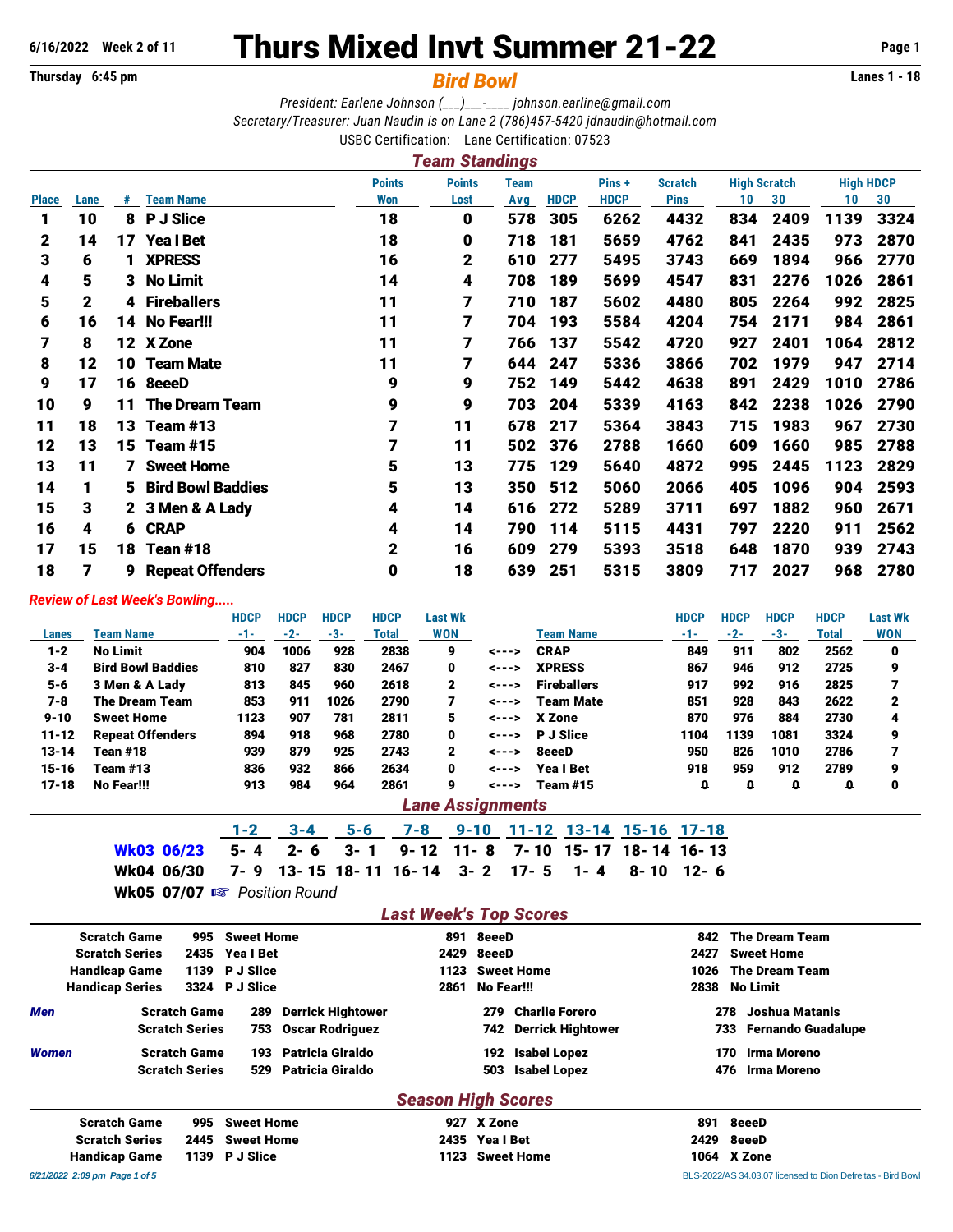| 6/16/2022                    | <b>Week 2 of 11</b>                                                                                      |                                                |                   | <b>Thurs Mixed Invt Summer 21-22</b> |                        |                         |                |                                                                   |            |                                            |            | Page 2       |
|------------------------------|----------------------------------------------------------------------------------------------------------|------------------------------------------------|-------------------|--------------------------------------|------------------------|-------------------------|----------------|-------------------------------------------------------------------|------------|--------------------------------------------|------------|--------------|
| <b>Handicap Series</b>       | 3324 P J Slice                                                                                           |                                                |                   | 2870 Yeal Bet                        |                        |                         |                | 2861 No Limit<br>2861                                             | No Fear!!! |                                            |            |              |
|                              | Bowlers must have a minimum of 12 games (before bowling) to be listed for high handicap game and series. |                                                |                   |                                      |                        |                         |                |                                                                   |            |                                            |            |              |
| Men                          | <b>Scratch Game</b><br>278 Joshua Matanis                                                                |                                                |                   |                                      |                        | 276 Javier Landaeta     |                | <b>Cesar Guillermo</b><br>268<br><b>Fernando Guadalupe</b><br>268 |            |                                            |            |              |
|                              | <b>Scratch Series</b><br>753                                                                             | <b>Oscar Rodriguez</b>                         |                   |                                      | 733 Fernando Guadalupe |                         |                | 716                                                               |            | <b>Joshua Matanis</b>                      |            |              |
| Women                        | <b>Scratch Game</b><br>211<br><b>Scratch Series</b><br>529                                               | <b>Tiffany Jaen</b><br><b>Patricia Giraldo</b> |                   | 193<br>504                           | <b>Tiffany Jaen</b>    | <b>Patricia Giraldo</b> |                | 192<br>503                                                        |            | <b>Isabel Lopez</b><br><b>Isabel Lopez</b> |            |              |
|                              |                                                                                                          |                                                |                   | <b>Team Rosters</b>                  |                        |                         |                |                                                                   |            |                                            |            |              |
| <b>Bowling</b>               |                                                                                                          |                                                |                   |                                      |                        | <b>To Raise</b>         | <b>To Drop</b> |                                                                   |            |                                            |            | <b>HDCP</b>  |
| ID#<br><b>Hand</b>           | <b>Name</b>                                                                                              | <b>Avg HDCP</b>                                |                   | Pins Gms                             |                        | $Avg +1$                | $Avg -1$       |                                                                   |            | $-1$ $-2$ $-3$ $-3$                        | Total      | <b>Total</b> |
| 1 - XPRESS                   |                                                                                                          |                                                |                   |                                      |                        |                         |                |                                                                   |            |                                            |            |              |
| 14                           | <b>Efrain Camps</b>                                                                                      | <b>bk141</b>                                   | 80                | 873                                  | 6                      | 441                     | 431            | 105                                                               | 142        | 202                                        | 449        | 689          |
| 3                            | <b>Denier Rodriguez</b>                                                                                  | <b>bk148</b>                                   | 73                | 926                                  | 6                      | 469                     | 459            | 153                                                               | 177        | 139                                        | 469        | 688          |
| 15                           | <b>Isabel Lopez</b>                                                                                      | bk153                                          | 69                | 503                                  | 3                      | 505                     | 498            | 192                                                               | 165        | 146                                        | 503        | 710          |
| 16                           | <b>Henry Lopez</b>                                                                                       | bk168                                          | 55                | 1081                                 | 6                      | 548                     | 538            | 140                                                               | 185        | 148                                        | 473        | 638          |
| 2 - 3 Men & A Lady           |                                                                                                          |                                                |                   |                                      |                        |                         |                |                                                                   |            |                                            |            |              |
| 33<br>43                     | <b>Shirley Marcano</b><br><b>Graig Lugo</b>                                                              | 144<br>174                                     | 77<br>50          | 869<br>1049                          | 6                      | 436<br>526              | 426<br>516     | 151                                                               | 149        | 148                                        | 448        | 691<br>590   |
| 45                           | <b>Elliot Ortega</b>                                                                                     | 137                                            | 83                | 825                                  | 6<br>6                 | 417                     | 407            | 144<br>141                                                        | 158        | 180                                        | 482        | 667          |
| 46                           | <b>Ivan Garrido</b>                                                                                      | 161                                            | 62                | 968                                  | 6                      | 490                     | 480            | 114                                                               | 105<br>170 | 169<br>200                                 | 415<br>484 | 670          |
| 3 - No Limit                 |                                                                                                          |                                                |                   |                                      |                        |                         |                |                                                                   |            |                                            |            |              |
| 137                          | <b>Pedro Hernandez</b>                                                                                   | bk167                                          | 56                | 1061                                 | 6                      | 532                     | 522            | 164                                                               | 191        | 174                                        | 529        | 697          |
| 41                           | <b>Joel Granado</b>                                                                                      | <b>bk179</b>                                   | 45                | 625                                  | 3                      | 629                     | 622            | 191                                                               | 214        | 220                                        | 625        | 760          |
| 132                          | <b>Daniel Dmiczak</b>                                                                                    | <b>bk181</b>                                   | 44                | 1139                                 | 6                      | 571                     | 561            | 193                                                               | 223        | 160                                        | 576        | 708          |
| 44                           | <b>Antuan Doreste</b>                                                                                    | <b>bk181</b>                                   | 44                | 1126                                 | 6                      | 566                     | 556            | 167                                                               | 189        | 185                                        | 541        | 673          |
| 4 - Fireballers              |                                                                                                          |                                                |                   |                                      |                        |                         |                |                                                                   |            |                                            |            |              |
| 17                           | <b>Victor Gomez</b>                                                                                      | <b>bk208</b>                                   | 19                | 1330                                 | 6                      | 668                     | 658            | 204                                                               | 231        | 210                                        | 645        | 702          |
| 18                           | <b>Patricia Giraldo</b>                                                                                  | <b>bk146</b>                                   | 75                | 985                                  | 6                      | 500                     | 490            | 193                                                               | 186        | 150                                        | 529        | 754          |
| 172                          | <b>Irma Moreno</b>                                                                                       | <b>bk160</b>                                   | 63                | 476                                  | 3                      | 478                     | 471            | 147                                                               | 170        | 159                                        | 476        | 665          |
| 20                           | <b>Juan Naudin</b>                                                                                       | <b>bk196</b>                                   | 30                | 1239                                 | 6                      | 624                     | 614            | 186                                                               | 218        | 210                                        | 614        | 704          |
| <b>5 - Bird Bowl Baddies</b> |                                                                                                          |                                                |                   |                                      |                        |                         |                |                                                                   |            |                                            |            |              |
| 48                           | <b>Genesis Castillo</b>                                                                                  | 90                                             | 126               | 271                                  | 3                      | 275                     | 268            | a80                                                               | a80        | a80                                        | 240        | 618          |
| 49                           | <b>Andrea Romero</b>                                                                                     | 80                                             | 135               | 400                                  | 5                      | 248                     | 239            | a71                                                               | 56         | 100 227                                    |            | 629          |
| 50                           | <b>Sabrina Pereyra</b>                                                                                   | 96                                             | 120               | 579                                  | 6                      | 294                     | 284            | 68                                                                | 128        | 62                                         | 258        | 588          |
| 51                           | <b>Gabby Rodriguez</b>                                                                                   | 84                                             | 131               | 505                                  | 6                      | 260                     | 250            | 92                                                                | 64         | 89                                         | 245        | 632          |
| 6 - CRAP                     |                                                                                                          |                                                |                   |                                      |                        |                         |                |                                                                   |            |                                            |            |              |
| 10                           | <b>Jose Cid</b>                                                                                          | <b>bk188</b>                                   | 37                | 1079                                 | 6                      | 541                     | 531            | 222                                                               |            | 195 169                                    | 586        | 697          |
| 162                          | <b>Steve HoSang</b>                                                                                      | <b>bk187</b>                                   | 38                | 1023                                 | 6                      | 516                     | 506            | 142                                                               |            | 169 134                                    | 445        | 559          |
| $\mathbf 2$                  | <b>John Gonzalez</b>                                                                                     | <b>bk206</b>                                   | 21                | 1095                                 | 6                      | 552                     | 542            | 185                                                               | 186        | 195                                        | 566        | 629          |
| 12                           | <b>Willie Berrios</b>                                                                                    | <b>bk209</b>                                   | 18                | 1234                                 | 6                      | 620                     | 610            | 186                                                               |            | 247 190 623                                |            | 677          |
| 7 - Sweet Home<br>52         | <b>Christian Perez</b>                                                                                   | 162                                            | 61                | 975                                  |                        | 492                     | 482            | 209                                                               | 151        | 125                                        | 485        |              |
|                              |                                                                                                          |                                                |                   |                                      | 6                      |                         |                |                                                                   |            |                                            |            | 665          |
| 281<br>53                    | <b>Joshua Matanis</b><br><b>William Cahill</b>                                                           | <b>bk192</b><br><b>bk192</b>                   | 34                | 1392<br>1259                         | 6<br>6                 | 705<br>631              | 695<br>621     | 278<br>265                                                        | 240<br>207 | 198<br>160                                 | 716        | 818          |
| 8                            | <b>Ryan Toffoli</b>                                                                                      | <b>bk229</b>                                   | 34<br>$\mathbf 0$ | 1246                                 | 6                      | 626                     | 616            | 243                                                               | 181        | 170                                        | 632<br>594 | 734<br>594   |
| 8 - P J Slice                |                                                                                                          |                                                |                   |                                      |                        |                         |                |                                                                   |            |                                            |            |              |
| 261                          | <b>Jose Arauz</b>                                                                                        | <b>bk138</b>                                   | 82                | 1155                                 | 6                      | 582                     | 572            | 192                                                               | 207        | 191                                        | 590        | 836          |
| 262                          | <b>Jeovany Rodriguez</b>                                                                                 | <b>bk126</b>                                   | 93                | 500                                  | 3                      | 502                     | 495            | 171                                                               | 169        | 160                                        | 500        | 779          |
| 263                          | <b>Gabriel Tirado</b>                                                                                    | <b>bk129</b>                                   | 90                | 1027                                 | 6                      | 521                     | 511            | 169                                                               | 225        | 172                                        | 566        | 836          |
| 264                          | <b>Oscar Rodriguez</b>                                                                                   | <b>bk185</b>                                   | 40                | 1402                                 | 6                      | 704                     | 694            | 267                                                               |            | 233 253 753                                |            | 873          |
|                              |                                                                                                          |                                                |                   |                                      |                        |                         |                |                                                                   |            |                                            |            |              |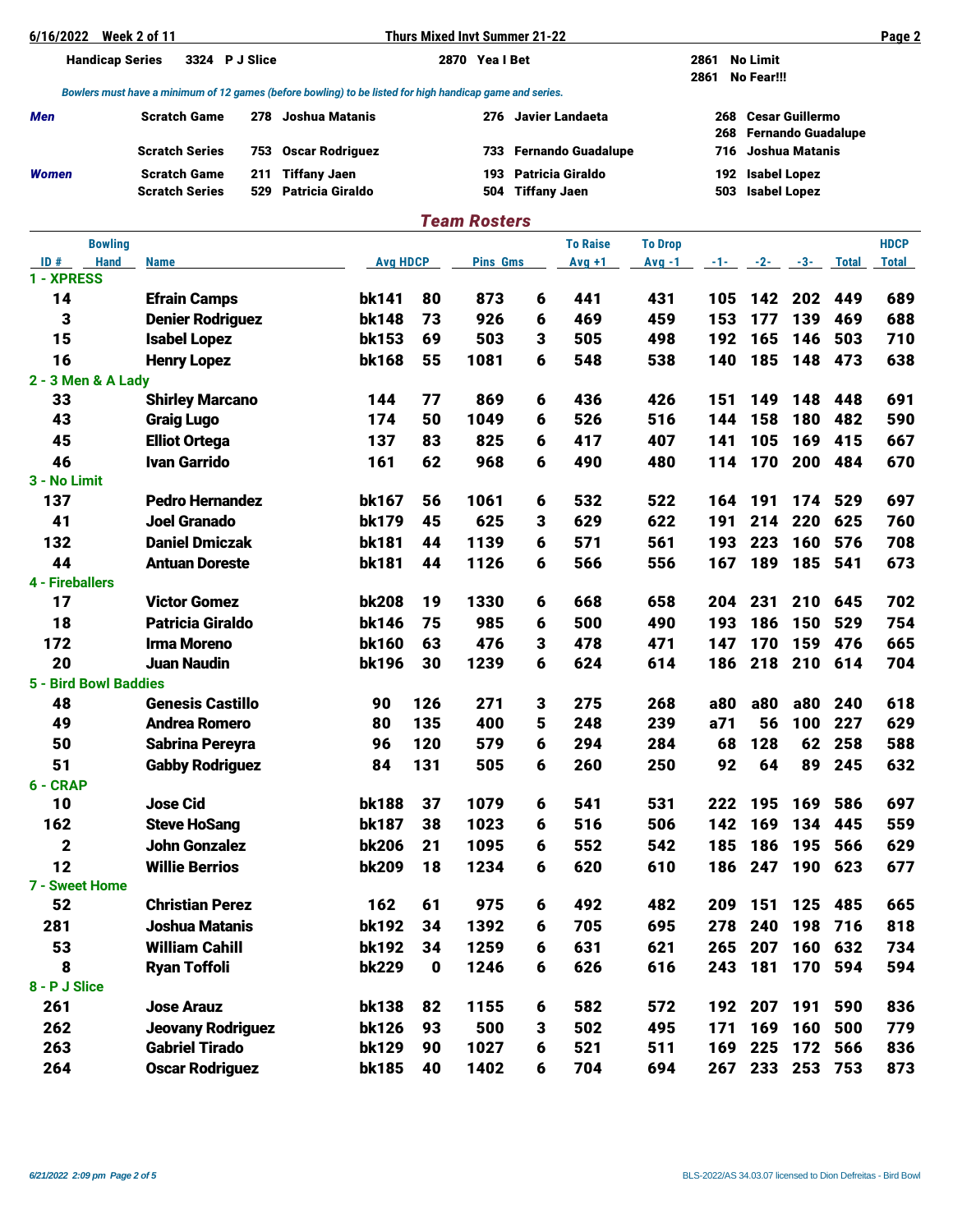| <b>Week 2 of 11</b><br>6/16/2022 |                           |                 |             | <b>Thurs Mixed Invt Summer 21-22</b> |                 | Page 3         |          |                    |         |                |              |              |  |
|----------------------------------|---------------------------|-----------------|-------------|--------------------------------------|-----------------|----------------|----------|--------------------|---------|----------------|--------------|--------------|--|
| <b>Bowling</b>                   |                           |                 |             |                                      | <b>To Raise</b> | <b>To Drop</b> |          |                    |         |                | <b>HDCP</b>  |              |  |
| ID#<br><b>Hand</b>               | <b>Name</b>               | <b>Avg HDCP</b> |             | <b>Pins Gms</b>                      |                 | $Avg +1$       | $Avg -1$ |                    |         | $-1$ $-2$ $-3$ | <b>Total</b> | <b>Total</b> |  |
| 9 - Repeat Offenders             |                           |                 |             |                                      |                 |                |          |                    |         |                |              |              |  |
| 85                               | <b>Louis Ulman</b>        | <b>bk164</b>    | 59          | 1016                                 | 6               | 514            | 504      | 160                | 189     | 199            | 548          | 725          |  |
| 54                               | <b>Marian Dalhmann</b>    | <b>bk135</b>    | 85          | 782                                  | 6               | 397            | 387      | 157                | 94      | 138            | 389          | 644          |  |
| 58<br>96                         | <b>Ed Zito</b>            | <b>bk168</b>    | 55          | 1020                                 | 6               | 519            | 509      | 175                | 193     | 152            | 520          | 685          |  |
|                                  | <b>Manuel Lacayo</b>      | <b>bk172</b>    | 52          | 991                                  | 6               | 503            | 493      | 151                | 191     | 228            | 570          | 726          |  |
| 10 - Team Mate<br>57             | <b>Jacob Wutzler</b>      | 165             | 58          | 995                                  | 6               | 499            | 489      | 144                | 204     | 145            | 493          | 661          |  |
| 59                               | <b>Anna Rich</b>          | <b>bk131</b>    | 89          | 764                                  | 6               | 388            | 378      | 116                | 119     | 116            | 351          | 618          |  |
| 56                               | <b>Jerry Wutzler</b>      | <b>bk181</b>    | 44          | 1084                                 | 6               | 545            | 535      | 178                | 200     | 192            | 570          | 702          |  |
| 55                               | <b>Kevin Wutzler</b>      | <b>bk167</b>    | 56          | 1023                                 | 6               | 516            | 506      | 168                | 160     | 145            | 473          | 641          |  |
| 11 - The Dream Team              |                           |                 |             |                                      |                 |                |          |                    |         |                |              |              |  |
| 60                               | <b>Susana Garcia</b>      | 95              | 121         | 571                                  | 6               | 293            | 283      | 91                 | 89      | 117            | 297          | 672          |  |
| 22                               | <b>Tiffany Jaen</b>       | <b>bk175</b>    | 49          | 504                                  | 3               | 510            | 503      |                    |         |                | $\mathbf{0}$ | $\mathbf 0$  |  |
| 61                               | <b>Everton Drakes</b>     | <b>bk192</b>    | 34          | 988                                  | 6               | 497            | 487      | 162                | 154     | 213            | 529          | 631          |  |
| 115                              | <b>Fernando Guadalupe</b> | <b>bk241</b>    | $\mathbf 0$ | 1421                                 | 6               | 712            | 702      | 216                | 249     | 268            | 733          | 733          |  |
| <b>12 - X Zone</b>               |                           |                 |             |                                      |                 |                |          |                    |         |                |              |              |  |
| 65                               | <b>Marcelo Centofanti</b> | <b>bk185</b>    | 40          | 1091                                 | 6               | 547            | 537      | 172                | 190     | 169            | 531          | 651          |  |
| 285                              | <b>Javier Landaeta</b>    | <b>bk193</b>    | 33          | 1246                                 | 6               | 626            | 616      | 181                | 276     | 197            | 654          | 753          |  |
| 286                              | <b>Rafael Salazar</b>     | <b>bk182</b>    | 43          | 1131                                 | 6               | 570            | 560      | 145                | 159     | 201            | 505          | 634          |  |
| 68                               | <b>Cesar Guillermo</b>    | <b>bk206</b>    | 21          | 1252                                 | 6               | 629            | 619      | 235                | 214     | 180            | 629          | 692          |  |
| 13 - Team #13                    |                           |                 |             |                                      |                 |                |          |                    |         |                |              |              |  |
| 99                               | <b>Luigi Fuentes</b>      | 201             | 26          | 604                                  | 3               | 608            | 601      | 224                | 194     | 186            | 604          | 682          |  |
| 101                              | <b>Stefano Dongo</b>      | 120             | 99          | 361                                  | 3               | 365            | 358      | 83                 | 158     | 120            | 361          | 658          |  |
| 97                               | <b>Mario Sanchez</b>      | <b>bk173</b>    | 51          | 1032                                 | 6               | 525            | 515      | 147                | 182     | 158            | 487          | 640          |  |
| 98                               | <b>Tom Wyss</b>           | <b>bk184</b>    | 41          | 1126                                 | 6               | 566            | 556      | 165                | 181     |                | 185 531      | 654          |  |
| 14 - No Fear!!!                  |                           |                 |             |                                      |                 |                |          |                    |         |                |              |              |  |
| 93                               | <b>Jeff Arnold</b>        | <b>bk181</b>    | 44          | 1059                                 | 6               | 534            | 524      | 189                | 212     |                | 174 575      | 707          |  |
| 136                              | <b>Scott Johnston</b>     | <b>bk176</b>    | 48          | 1238                                 | 6               | 625            | 615      | 214                | 210     | 203            | 627          | 771          |  |
| 35                               | <b>Andrew Garcia</b>      | <b>bk186</b>    | 39          | 1187                                 | 6               | 595            | 585      | 160                |         | 212 237        | 609          | 726          |  |
| 280                              | <b>Sax Castro</b>         | <b>bk161</b>    | 62          | 0                                    | $\mathbf 0$     |                |          |                    |         |                | $\mathbf 0$  | $\mathbf 0$  |  |
| 102                              | <b>VACANT</b>             | 120             | 99          | 0                                    | 0               |                |          | v120 v120 v120     |         |                | 360          | 657          |  |
| 15 - Team #15                    |                           |                 |             |                                      |                 |                |          |                    |         |                |              |              |  |
| 179                              | <b>Geordan Gottlieb</b>   | bk110 108       |             | 330                                  | 3               | 336            | 329      | a100 a100 a100     |         |                | 300          | 624          |  |
| 103                              | <b>VACANT</b>             | 120             | 99          | 0                                    | 0               |                |          | v120 v120 v120     |         |                | 360          | 657          |  |
| 73                               | <b>Luca Ordonez</b>       | <b>bk120</b>    | 99          | 438                                  | 3               | 444            | 437      | a110 a110 a110     |         |                | 330          | 627          |  |
| 283                              | <b>Mel Ordonez</b>        | <b>bk152</b>    | 70          | 532                                  | 3               | 536            | 529      | a142 a142 a142 426 |         |                |              | 636          |  |
| 16 - 8eeeD                       |                           |                 |             |                                      |                 |                |          |                    |         |                |              |              |  |
| 37                               | <b>Chris Sabater</b>      | <b>bk153</b>    | 69          | 1053                                 | 6               | 531            | 521      | 187                |         | 150 189        | 526          | 733          |  |
| 181                              | <b>Mason Gebhart</b>      | <b>bk197</b>    | 29          | 1028                                 | 6               | 520            | 510      | 153                |         | 171 225        | 549          | 636          |  |
| 4                                | <b>Kris Garcia</b>        | <b>bk196</b>    | 30          | 565                                  | 3               | 569            | 562      |                    |         |                | $\mathbf 0$  | $\mathbf 0$  |  |
| 28                               | <b>Daniel Ucles</b>       | <b>bk206</b>    | 21          | 1266                                 | 6               | 642            | 632      | 245                |         | 185 198 628    |              | 691          |  |
| 17 - Yea I Bet                   |                           |                 |             |                                      |                 |                |          |                    |         |                |              |              |  |
| 74                               | <b>Darius Dorvillier</b>  | <b>bk180</b>    | 45          | 1141                                 | 6               | 578            | 568      | 258                | 161     | 138            | 557          | 692          |  |
| 76                               | <b>Tevin Sumler</b>       | <b>bk177</b>    | 47          | 1139                                 | 6               | 571            | 561      |                    | 146 241 |                | 176 563      | 704          |  |
| 75                               | <b>John Hampton</b>       | <b>bk160</b>    | 63          | 569                                  | 3               | 571            | 564      |                    |         |                | $\mathbf{0}$ | $\mathbf 0$  |  |
| 80                               | <b>Tacoi Sumler</b>       | <b>bk201</b>    | 26          | 598                                  | 3               | 602            | 595      | a191 a191 a191 573 |         |                |              | 651          |  |
| 18 - Tean #18                    |                           |                 |             |                                      |                 |                |          |                    |         |                |              |              |  |
| 83                               | <b>Kenneth Hall</b>       | 162             | 61          | 975                                  | 6               | 492            | 482      | 176                |         | 137 204 517    |              | 727          |  |
| 84                               | <b>Robert Lopez</b>       | 160             | 63          | 961                                  | 6               | 488            | 478      | 189                | 170     | 132            | 491          | 689          |  |
| 91                               | <b>Andres Fernandez</b>   | 167             | 56          | 502                                  | 3               | 506            | 499      | 163                | 161     | 178            | 502          | 670          |  |
| 92                               | <b>VACANT</b>             | 120             | 99          | 0                                    | 0               |                |          | v120 v120 v120     |         |                | 360          | 657          |  |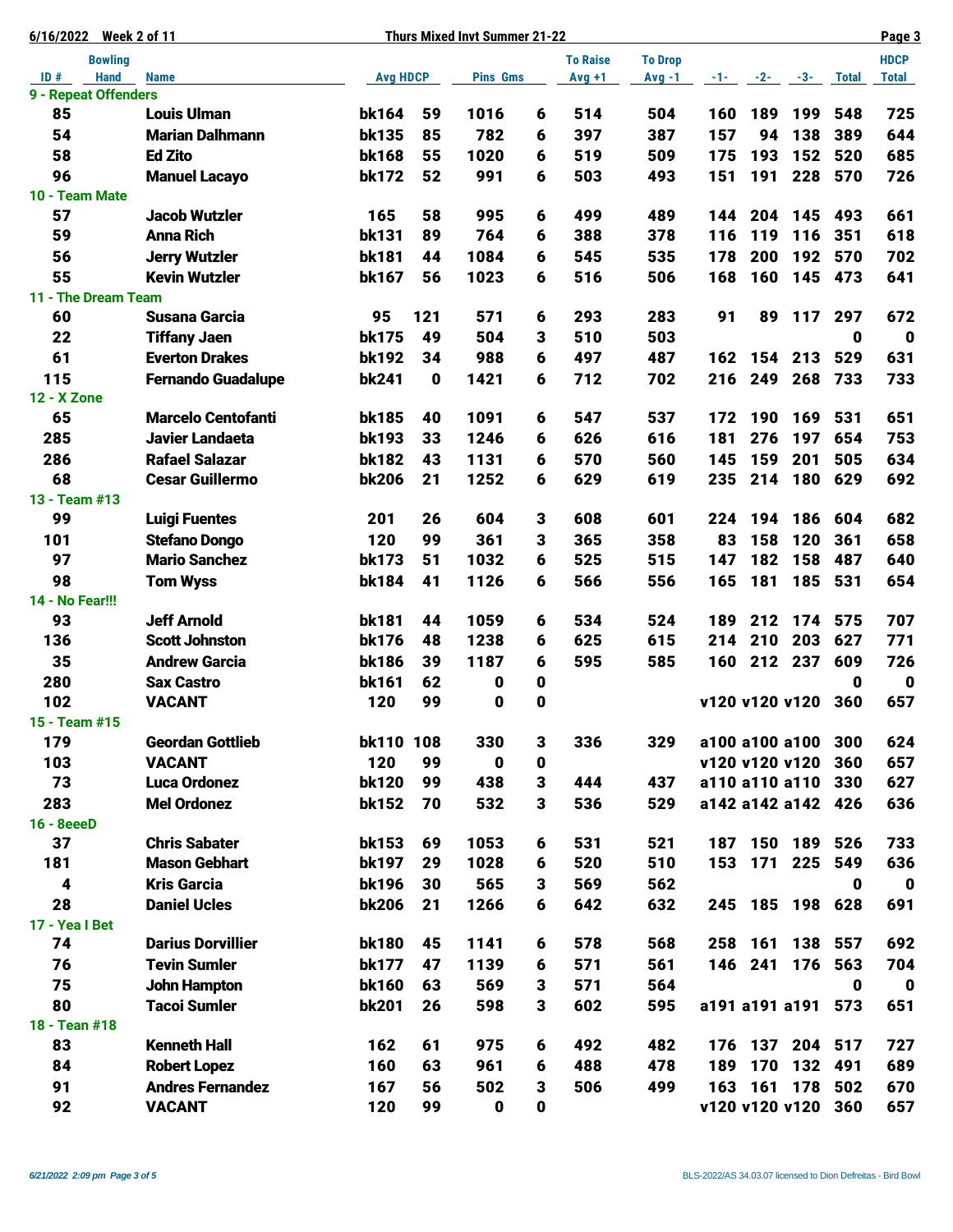**6/16/2022 Week 2 of 11 Thurs Mixed Invt Summer 21-22 Page 4**

## *Temporary Substitutes Division 1: Enter Div Label*

## z *Men Division 1: Enter Div Label*

|                                                |                 |             |                 |   | High         | High        | <b>HDCP</b> | <b>HDCP</b> |      |       |       |              | <b>HDCP</b>                                                     |
|------------------------------------------------|-----------------|-------------|-----------------|---|--------------|-------------|-------------|-------------|------|-------|-------|--------------|-----------------------------------------------------------------|
| <b>Name</b>                                    | <b>Avg HDCP</b> |             | <b>Pins Gms</b> |   | <b>Game</b>  | <b>Sers</b> | Game        | <b>Sers</b> | -1-1 | $-2-$ | $-3-$ | <b>Total</b> | <b>Total</b>                                                    |
| <b>Eric Acevedo</b>                            | <b>bk141</b>    | 80          | 0               | 0 | 0            | 0           |             |             |      |       |       | 0            | 0                                                               |
| Jairo Acevedo                                  | bk163           | 60          | 0               | 0 | 0            | 0           |             |             |      |       |       | 0            | 0                                                               |
| <b>Gus Alzate</b>                              | <b>bk186</b>    | 39          | 0               | 0 | 0            | 0           |             |             |      |       |       | 0            | 0                                                               |
| Luis Ayala                                     | bk195           | 31          | 0               | 0 | 0            | 0           |             |             |      |       |       | 0            | 0                                                               |
| <b>Heriberto Blanco</b>                        | bk151           | 71          | 0               | 0 | 0            | 0           |             |             |      |       |       | 0            | 0                                                               |
| <b>Steve P. Block</b>                          | bk164           | 59          | 0               | 0 | 0            | 0           |             |             |      |       |       | 0            | 0                                                               |
| <b>Bill Broadfoot</b>                          | <b>bk175</b>    | 49          | 0               | 0 | $\mathbf{0}$ | 0           |             |             |      |       |       | 0            | 0                                                               |
| <b>Alexandro Bruno</b>                         | 120             | 99          | 0               | 0 | 0            | 0           |             |             |      |       |       | 0            | 0                                                               |
| <b>Steve Cakov</b>                             | <b>bk172</b>    | 52          | 0               | 0 | 0            | 0           |             |             |      |       |       | 0            | 0                                                               |
| <b>Scott Cameron</b>                           |                 | 56          | 0               |   | 0            | 0           |             |             |      |       |       | 0            |                                                                 |
|                                                | bk167           |             |                 | 0 |              |             |             |             |      |       |       |              | 0                                                               |
| <b>Jose Camps</b>                              | bk155           | 67          | 0               | 0 | 0            | 0           |             |             |      |       |       | 0            | 0                                                               |
| <b>Marcelo Centofanti</b>                      | bk185           | 40          | 0               | 0 | $\mathbf{0}$ | 0           |             |             |      |       |       | 0            | 0                                                               |
| <b>Danny Delgado</b>                           | <b>bk200</b>    | 27          | 0               | 0 | 0            | 0           |             |             |      |       |       | 0            | 0                                                               |
| <b>Luis Diaz</b>                               | 120             | 99          | 0               | 0 | 0            | 0           |             |             |      |       |       | 0            | 0                                                               |
| <b>Mariano Espinoza</b>                        | <b>bk173</b>    | 51          | 0               | 0 | 0            | 0           |             |             |      |       |       | 0            | 0                                                               |
| <b>Jose Estevez</b>                            | bk198           | 28          | 0               | 0 | 0            | 0           |             |             |      |       |       | 0            | 0                                                               |
| <b>Joseph Estevez</b>                          | bk192           | 34          | 0               | 0 | 0            | 0           |             |             |      |       |       | 0            | 0                                                               |
| <b>Armando Fernandez</b>                       | 120             | 99          | 0               | 0 | 0            | 0           |             |             |      |       |       | 0            | 0                                                               |
| Julian Fernandez                               | bk191           | 35          | 0               | 0 | 0            | $\mathbf 0$ |             |             |      |       |       | 0            | 0                                                               |
| <b>Charlie Forero</b>                          | bk241           | 0           | 726             | 3 | 279          | 726         |             |             | 246  | 201   | 279   | 726          | 726                                                             |
| <b>Alec Garcia</b>                             | bk184           | 41          | 0               | 0 | 0            | 0           |             |             |      |       |       | 0            | 0                                                               |
| <b>Eric Garcia</b>                             | <b>bk221</b>    | 8           | 0               | 0 | 0            | 0           |             |             |      |       |       | 0            | 0                                                               |
| <b>Kendrick Garcia</b>                         | <b>bk204</b>    | 23          | 0               | 0 | 0            | 0           |             |             |      |       |       | 0            | 0                                                               |
| <b>Danian Gatewood</b>                         | <b>bk177</b>    | 47          | 0               | 0 | 0            | 0           |             |             |      |       |       | 0            | 0                                                               |
| <b>Mireya Gomez</b>                            | bk174           | 50          | 0               | 0 | 0            | 0           |             |             |      |       |       | 0            | 0                                                               |
| <b>Henry Gonzalez</b>                          | <b>bk177</b>    | 47          | 0               | 0 | 0            | 0           |             |             |      |       |       | 0            | 0                                                               |
| <b>Yogi Gonzalez</b>                           | bk168           | 55          | 0               | 0 | $\mathbf{0}$ | 0           |             |             |      |       |       | 0            | 0                                                               |
| <b>Malik Grove</b>                             | <b>bk235</b>    | $\mathbf 0$ | 0               | 0 | 0            | 0           |             |             |      |       |       | 0            | 0                                                               |
| <b>Cesar Guillermo</b>                         | <b>bk206</b>    | 21          | 0               | 0 | 0            | 0           |             |             |      |       |       | 0            | 0                                                               |
| <b>Frantz Gunz</b>                             | <b>bk174</b>    | 50          | 0               | 0 | 0            | 0           |             |             |      |       |       | 0            | 0                                                               |
|                                                | <b>bk220</b>    | 9           | 0               | 0 | 0            | $\mathbf 0$ |             |             |      |       |       | 0            | 0                                                               |
| <b>Christopher Hare</b>                        |                 |             |                 |   |              |             |             |             |      |       |       |              |                                                                 |
| <b>Derrick Hightower</b>                       | 247             | 0           | 742             | 3 | 289          | 742         |             |             | 205  | 248   | 289   | 742          | 742                                                             |
| <b>Rodrigo Hinojosas</b>                       | bk148           | 73          | 0               | 0 | 0            | 0           |             |             |      |       |       | 0            | 0                                                               |
| Joshua Kaufman                                 | <b>bk190</b>    | 36          | 0               | 0 | 0            | 0           |             |             |      |       |       | 0            | 0                                                               |
| <b>Eddie Lorenzo</b>                           | bk193           | 33          | 0               | 0 | 0            | 0           |             |             |      |       |       | 0            | 0                                                               |
| <b>Jay Lyon</b>                                | bk133           | 87          | 0               | 0 | 0            | 0           |             |             |      |       |       | 0            | 0                                                               |
| <b>Lorne Marcus</b>                            | bk144           | 77          | 0               | 0 | 0            | 0           |             |             |      |       |       | 0            | 0                                                               |
| Javier O. Martinez                             | <b>bk188</b>    | 37          | 0               | 0 | 0            | 0           |             |             |      |       |       | 0            | 0                                                               |
| <b>Johnny Martinez</b>                         | <b>bk173</b>    | 51          | 596             | 3 | 223          | 596         |             |             |      |       |       | 0            | 0                                                               |
| <b>Nick Martinez</b>                           | bk111           | 107         | 0               | 0 | 0            | 0           |             |             |      |       |       | 0            | 0                                                               |
| <b>Rolando Medina</b>                          | <b>bk197</b>    | 29          | 0               | 0 | 0            | 0           |             |             |      |       |       | 0            | 0                                                               |
| Giovanni Mejia                                 | <b>bk216</b>    | 12          | 0               | 0 | 0            | 0           |             |             |      |       |       | 0            | 0                                                               |
| <b>Dominic Melendez</b>                        | bk162           | 61          | 0               | 0 | 0            | 0           |             |             |      |       |       | 0            | 0                                                               |
| <b>Jose Migenis</b>                            | bk197           | 29          | 0               | 0 | $\mathbf 0$  | $\mathbf 0$ |             |             |      |       |       | 0            | 0                                                               |
| <b>Steve Milo</b>                              | bk214           | 14          | 0               | 0 | 0            | 0           |             |             |      |       |       | 0            | 0                                                               |
| <b>Leo Moreno</b>                              | <b>bk180</b>    | 45          | 0               | 0 | 0            | 0           |             |             |      |       |       | 0            | 0                                                               |
| <b>Irwing Morrillo</b>                         | <b>bk171</b>    | 53          | 0               | 0 | 0            | 0           |             |             |      |       |       | 0            | 0                                                               |
| Alex Moya                                      | bk133           | 87          | 0               | 0 | 0            | 0           |             |             |      |       |       | 0            | 0                                                               |
| <b>Jeffrey Mullins</b>                         | bk151           | 71          | 0               | 0 | $\bf{0}$     | $\mathbf 0$ |             |             |      |       |       | 0            | 0                                                               |
| <b>Shane Nevers</b>                            | <b>bk220</b>    | 9           | 0               | 0 | 0            | 0           |             |             |      |       |       | 0            | 0                                                               |
| <b>Frank Nodarse</b>                           | <b>bk178</b>    | 46          | 0               | 0 | 0            | 0           |             |             |      |       |       | 0            | 0                                                               |
| <b>Joe Penza</b>                               | <b>bk201</b>    | 26          | 0               | 0 | 0            | 0           |             |             |      |       |       | 0            | $\mathbf 0$                                                     |
| <b>Michael Perdomo</b>                         | <b>bk171</b>    | 53          | 0               | 0 | 0            | 0           |             |             |      |       |       | 0            | 0                                                               |
| <b>Michael Perez</b>                           | <b>bk186</b>    | 39          | 0               | 0 | $\bf{0}$     | $\mathbf 0$ |             |             |      |       |       | 0            | 0                                                               |
| <b>Roberto Perez</b>                           | bk187           | 38          | 0               | 0 | 0            | 0           |             |             |      |       |       | 0            | 0                                                               |
| <b>Connor Pipho</b>                            | <b>bk217</b>    | 11          | 0               | 0 | 0            | 0           |             |             |      |       |       | 0            | 0                                                               |
|                                                |                 |             |                 | 0 | 0            | 0           |             |             |      |       |       | 0            | 0                                                               |
| <b>Steve Pipho</b>                             | bk184           | 41<br>45    | 0               |   |              |             |             |             |      |       |       |              |                                                                 |
| <b>Chuck Puett</b>                             | bk180           |             | 0               | 0 | 0            | 0           |             |             |      |       |       | 0            | 0                                                               |
| J. C. Quintana                                 | <b>bk215</b>    | 13          | 0               | 0 | 0            | $\mathbf 0$ |             |             |      |       |       | 0            | 0                                                               |
| <b>Ernie Roque</b>                             | <b>bk202</b>    | 25          | 679             | з | 244          | 679         |             |             | 200  | 235   | 244   | 679          | 754                                                             |
| <b>Alex San Jose</b>                           | <b>bk200</b>    | 27          | 0               | 0 | 0            | 0           |             |             |      |       |       | 0            | $\bf{0}$                                                        |
| Angel Sanchez<br>6/21/2022 2:09 pm Page 4 of 5 | bk184           | 41          | 0               | 0 | 0            | $\mathbf 0$ |             |             |      |       |       | 0            | 0<br>BLS-2022/AS 34.03.07 licensed to Dion Defreitas - Bird Bow |